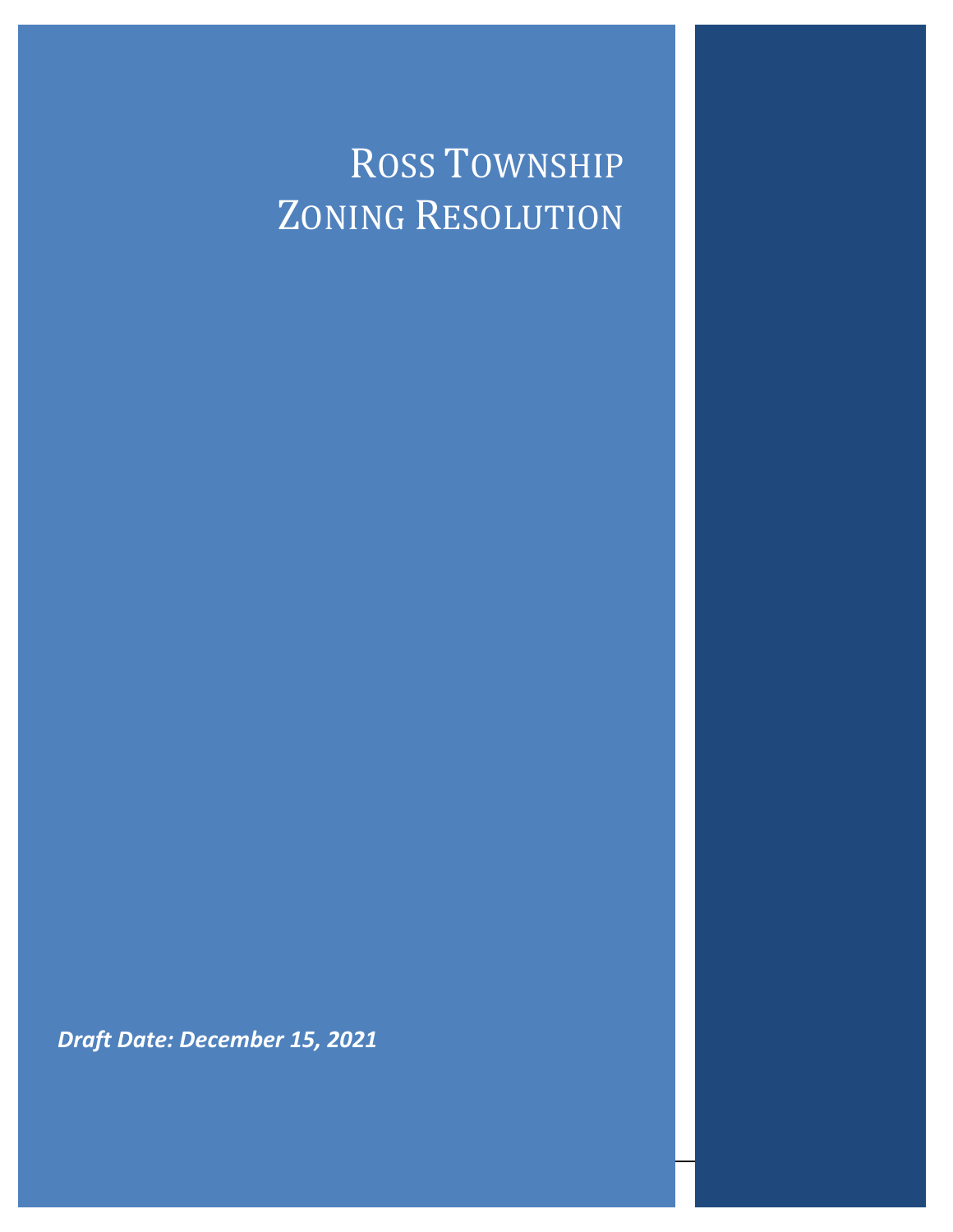## **Table of Contents**

| 1.01         |                                                                            |  |
|--------------|----------------------------------------------------------------------------|--|
| 1.02         |                                                                            |  |
| 1.03         |                                                                            |  |
| 1.04         |                                                                            |  |
| 1.05         |                                                                            |  |
| 1.06         |                                                                            |  |
| 1.07         |                                                                            |  |
| 1.08         |                                                                            |  |
| 1.09         |                                                                            |  |
| 1.10         |                                                                            |  |
| 1.11         |                                                                            |  |
| 1.12         | Use Of Graphics, Tables, Illustrations, Figures, and Cross-References  1-4 |  |
| 1.13         |                                                                            |  |
|              |                                                                            |  |
| 2.01         |                                                                            |  |
| 2.02         |                                                                            |  |
| 2.03         |                                                                            |  |
| 2.04         |                                                                            |  |
| 2.05         |                                                                            |  |
| 2.06         |                                                                            |  |
|              |                                                                            |  |
|              |                                                                            |  |
| 3.01         |                                                                            |  |
| 3.02         |                                                                            |  |
| 3.03         |                                                                            |  |
| 3.04         |                                                                            |  |
| 3.05         |                                                                            |  |
| 3.06         |                                                                            |  |
| 3.07         |                                                                            |  |
|              |                                                                            |  |
|              |                                                                            |  |
| 4.01         |                                                                            |  |
| 4.02         |                                                                            |  |
| 4.03         | Interpretation of District Boundaries (Sections 5.2 to 5.4)  4-1           |  |
| 4.04<br>4.05 |                                                                            |  |
|              |                                                                            |  |
|              | Article 5: Base Zoning Districts and Principal Use Regulations  5-1        |  |
| 5.01         |                                                                            |  |
| 5.02         |                                                                            |  |
| 5.03         |                                                                            |  |
| 5.04<br>5.05 | Area, Setback, and Other Site Development Standards 5-21                   |  |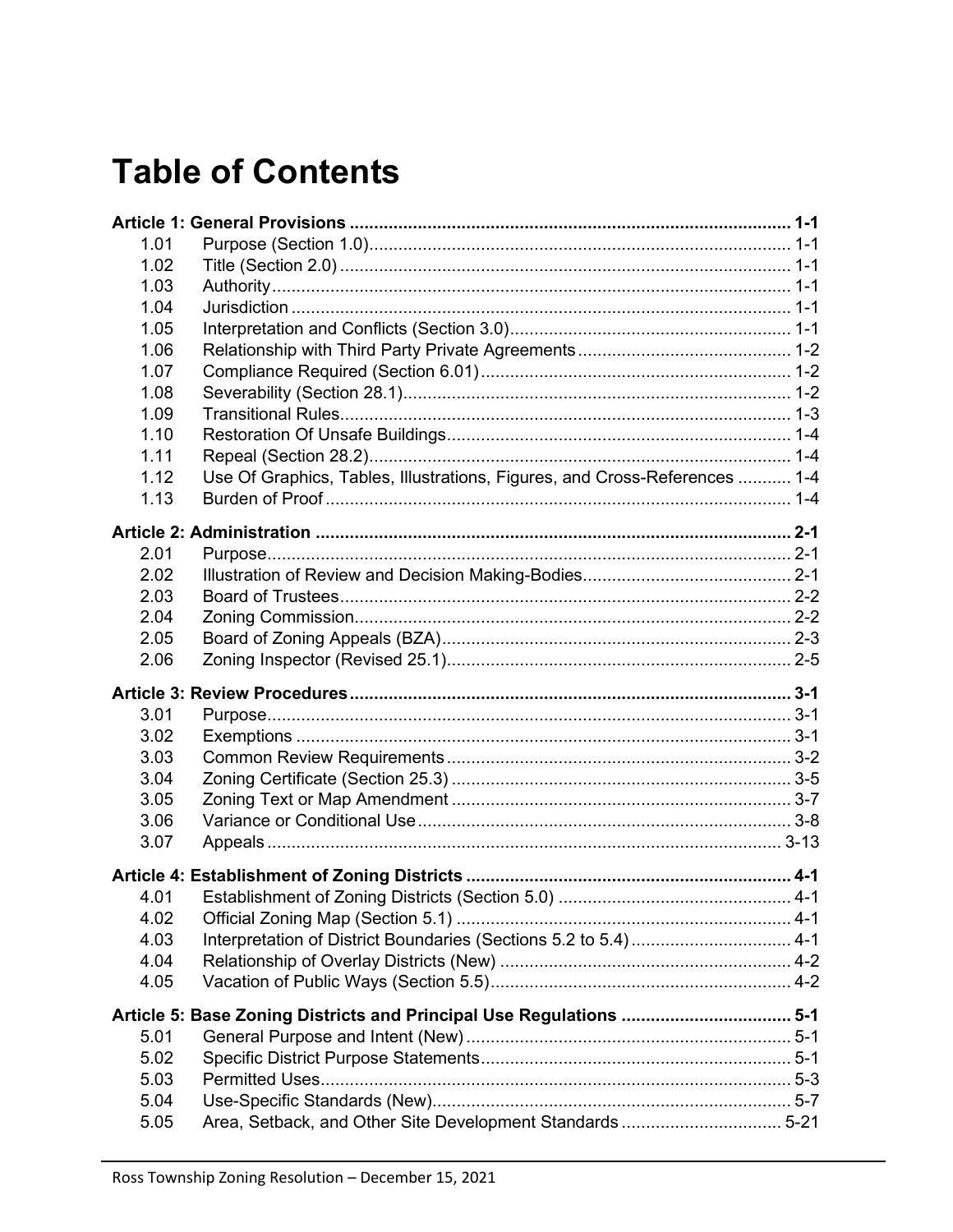| 6.01<br>6.02<br>Establishment and Purpose of Planned Unit Development District 7-1<br>7.01<br>7.02<br>7.03<br>7.04<br>7.05<br>8.01<br>8.02<br>9.01<br>Height Limit at Street Corners (Traffic Safety Visibility Triangle) 9-4<br>9.02<br>9.03<br>9.04<br>10.01<br>10.02<br>10.03<br>10.04<br>11.01<br>11.02<br>11.03<br>11.04<br>11.05<br>11.06<br>Screening of Outside Storage Areas or Other Service Areas  11-9<br>11.07<br>11.08<br>12.01<br>12.02<br>12.03<br>General Design Standards for All Vehicular Use Areas  12-1<br>12.04<br>12.05<br>12.06<br>12.07<br>12.08<br>13.01 |       |  |  |  |  |
|-------------------------------------------------------------------------------------------------------------------------------------------------------------------------------------------------------------------------------------------------------------------------------------------------------------------------------------------------------------------------------------------------------------------------------------------------------------------------------------------------------------------------------------------------------------------------------------|-------|--|--|--|--|
|                                                                                                                                                                                                                                                                                                                                                                                                                                                                                                                                                                                     |       |  |  |  |  |
|                                                                                                                                                                                                                                                                                                                                                                                                                                                                                                                                                                                     |       |  |  |  |  |
|                                                                                                                                                                                                                                                                                                                                                                                                                                                                                                                                                                                     |       |  |  |  |  |
|                                                                                                                                                                                                                                                                                                                                                                                                                                                                                                                                                                                     |       |  |  |  |  |
|                                                                                                                                                                                                                                                                                                                                                                                                                                                                                                                                                                                     |       |  |  |  |  |
|                                                                                                                                                                                                                                                                                                                                                                                                                                                                                                                                                                                     |       |  |  |  |  |
|                                                                                                                                                                                                                                                                                                                                                                                                                                                                                                                                                                                     |       |  |  |  |  |
|                                                                                                                                                                                                                                                                                                                                                                                                                                                                                                                                                                                     |       |  |  |  |  |
|                                                                                                                                                                                                                                                                                                                                                                                                                                                                                                                                                                                     |       |  |  |  |  |
|                                                                                                                                                                                                                                                                                                                                                                                                                                                                                                                                                                                     |       |  |  |  |  |
|                                                                                                                                                                                                                                                                                                                                                                                                                                                                                                                                                                                     |       |  |  |  |  |
|                                                                                                                                                                                                                                                                                                                                                                                                                                                                                                                                                                                     |       |  |  |  |  |
|                                                                                                                                                                                                                                                                                                                                                                                                                                                                                                                                                                                     |       |  |  |  |  |
|                                                                                                                                                                                                                                                                                                                                                                                                                                                                                                                                                                                     |       |  |  |  |  |
|                                                                                                                                                                                                                                                                                                                                                                                                                                                                                                                                                                                     |       |  |  |  |  |
|                                                                                                                                                                                                                                                                                                                                                                                                                                                                                                                                                                                     |       |  |  |  |  |
|                                                                                                                                                                                                                                                                                                                                                                                                                                                                                                                                                                                     |       |  |  |  |  |
|                                                                                                                                                                                                                                                                                                                                                                                                                                                                                                                                                                                     |       |  |  |  |  |
|                                                                                                                                                                                                                                                                                                                                                                                                                                                                                                                                                                                     |       |  |  |  |  |
|                                                                                                                                                                                                                                                                                                                                                                                                                                                                                                                                                                                     |       |  |  |  |  |
|                                                                                                                                                                                                                                                                                                                                                                                                                                                                                                                                                                                     |       |  |  |  |  |
|                                                                                                                                                                                                                                                                                                                                                                                                                                                                                                                                                                                     |       |  |  |  |  |
|                                                                                                                                                                                                                                                                                                                                                                                                                                                                                                                                                                                     |       |  |  |  |  |
|                                                                                                                                                                                                                                                                                                                                                                                                                                                                                                                                                                                     |       |  |  |  |  |
|                                                                                                                                                                                                                                                                                                                                                                                                                                                                                                                                                                                     |       |  |  |  |  |
|                                                                                                                                                                                                                                                                                                                                                                                                                                                                                                                                                                                     |       |  |  |  |  |
|                                                                                                                                                                                                                                                                                                                                                                                                                                                                                                                                                                                     |       |  |  |  |  |
|                                                                                                                                                                                                                                                                                                                                                                                                                                                                                                                                                                                     |       |  |  |  |  |
|                                                                                                                                                                                                                                                                                                                                                                                                                                                                                                                                                                                     |       |  |  |  |  |
|                                                                                                                                                                                                                                                                                                                                                                                                                                                                                                                                                                                     |       |  |  |  |  |
|                                                                                                                                                                                                                                                                                                                                                                                                                                                                                                                                                                                     |       |  |  |  |  |
|                                                                                                                                                                                                                                                                                                                                                                                                                                                                                                                                                                                     |       |  |  |  |  |
|                                                                                                                                                                                                                                                                                                                                                                                                                                                                                                                                                                                     |       |  |  |  |  |
|                                                                                                                                                                                                                                                                                                                                                                                                                                                                                                                                                                                     |       |  |  |  |  |
|                                                                                                                                                                                                                                                                                                                                                                                                                                                                                                                                                                                     |       |  |  |  |  |
|                                                                                                                                                                                                                                                                                                                                                                                                                                                                                                                                                                                     |       |  |  |  |  |
|                                                                                                                                                                                                                                                                                                                                                                                                                                                                                                                                                                                     |       |  |  |  |  |
|                                                                                                                                                                                                                                                                                                                                                                                                                                                                                                                                                                                     |       |  |  |  |  |
|                                                                                                                                                                                                                                                                                                                                                                                                                                                                                                                                                                                     |       |  |  |  |  |
|                                                                                                                                                                                                                                                                                                                                                                                                                                                                                                                                                                                     |       |  |  |  |  |
|                                                                                                                                                                                                                                                                                                                                                                                                                                                                                                                                                                                     |       |  |  |  |  |
|                                                                                                                                                                                                                                                                                                                                                                                                                                                                                                                                                                                     |       |  |  |  |  |
|                                                                                                                                                                                                                                                                                                                                                                                                                                                                                                                                                                                     |       |  |  |  |  |
|                                                                                                                                                                                                                                                                                                                                                                                                                                                                                                                                                                                     |       |  |  |  |  |
|                                                                                                                                                                                                                                                                                                                                                                                                                                                                                                                                                                                     | 13.02 |  |  |  |  |